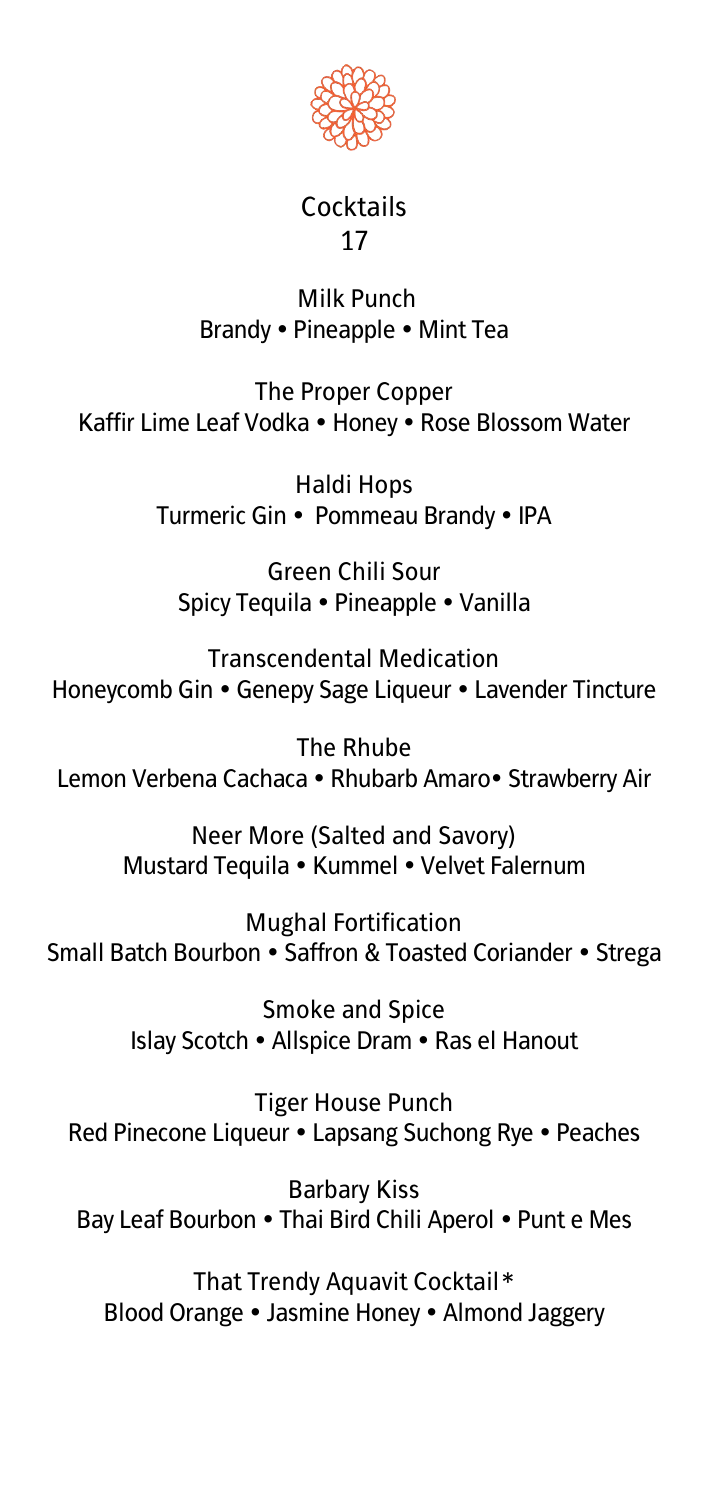

#### **Soft Cocktails (non-alcoholic)**

#### **13**

#### **Mudra Punch Rose Sharbat Almond Milk Toasted Coconut**

**Sticky Wicket\* Pomegranate Pineapple Ceylon Cinnamon** 

> **Passionfruit Fizz Jasmine Tea Passionfruit Ginger**

**Garden Reviver Fresh Mint Agave Green Chili** 

**Upsy Desi Red Bush Syrup Lemon Kala Chaat Masala** 

### **Aperitifs**

**Cider** 

| Cidrerie du Vulcain, 'Trois Pepins' Switzerland                       | 14 |
|-----------------------------------------------------------------------|----|
| Cidrerie Duché de Longueville, (Non-Alcoholic)<br>Normandy, France NA | 12 |
| Sherry                                                                |    |
| Pedro Ximenez, Alvear, 'Capataz de la Casa'<br>Fino Montilla, Spain   | 15 |
| Palomino Fino, Lustau, 'Los Arcos', Amontillado<br>Jerez, Spain       | 11 |
|                                                                       |    |

**\*Consuming raw or under cooked meats, poultry, seafood, shellfish or eggs may increase your risk of food borne illness**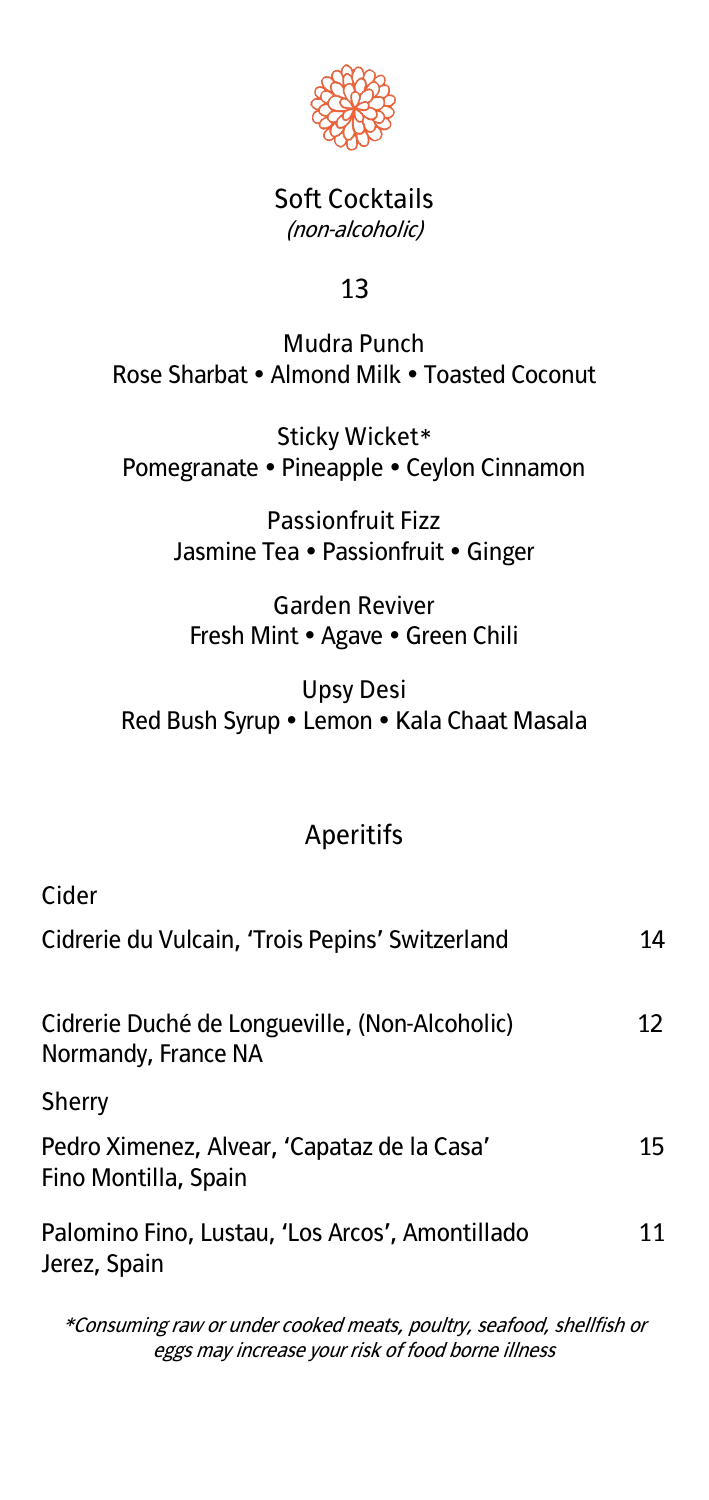

# **By the Glass**

| <b>Sparkling</b>                                                                  |    |
|-----------------------------------------------------------------------------------|----|
| Sangiovese Blend, Felsina Spumante Brut<br>Tuscany, Italy NV                      | 16 |
| Chardonnay, Champagne Pierre Gimonnet<br>Selection Belles Annees, Brut Cuis NV    | 22 |
| White                                                                             |    |
| Gruner Veltliner Fritsch, 'Steinberg'<br>Wagram, Austria 2018                     | 16 |
| Riesling, Sybille Kuntz, Kabinett Trocken<br>Mosel, Germany 2015                  | 17 |
| Riesling, Karthauserhof<br>Mosel, Germany 2016                                    | 16 |
| Chenin Blanc, Le Rocher des Violettes, 'Touche Mitaine'<br>Montlouis, France 2017 | 16 |
| Chardonnay, Argyle, 'Nut House'<br>Willamette, OR, USA 2014                       | 17 |
| Rose                                                                              |    |
| Pinot Noir, Weingut Koehler Ruprecht<br>Pfalz, Germany 2018                       | 16 |
| <b>Sparkling Rose</b>                                                             |    |
| Gamay, Renardat-Fache, Cerdon du Bugey<br>Savoie, France NV                       | 16 |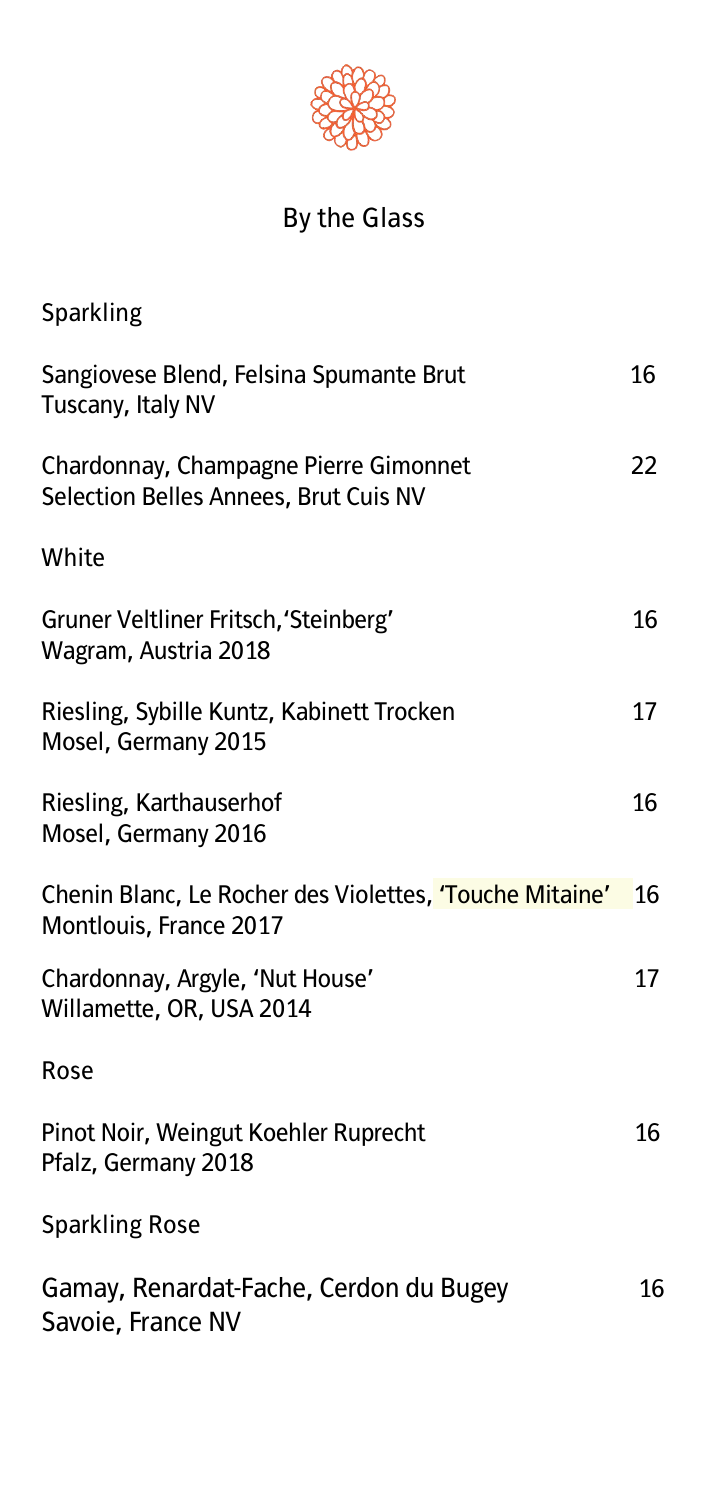

# **By the Glass**

| Red                                                                                       |    |
|-------------------------------------------------------------------------------------------|----|
| Zinfandel, Bedrock Wine Co. 'Old Vines'<br>California, U.S.A. 2018                        | 16 |
| Pinot Noir, Ravines Wine Cellars, 'Estate'<br>Finger Lakes, NY, U.S.A. 2017               | 17 |
| Alvarelhao, Forlorn Hope, Suspiro Del Moro<br>Lodi, California 2016                       | 18 |
| Cabernet Franc, Olga Raffault, 'Les Peuilles'<br>Chinon, Loire Valley, France 2016        | 18 |
| Barbera, Gianfranco Bovio, 'Regiaveja' Superiore<br>Barbera d'Alba, Piedmont, Italy, 2017 | 17 |
| Syrah, Stolpman,<br>Ballard Canyon, Santa Babara, CA, U.S.A. 2016                         | 20 |
| <b>Dessert Wine</b>                                                                       |    |
| Pineau des Charentes Rose, J. Navarre<br>Cognac, France NV                                | 25 |
| Muscat, Jorge Ordonez, Victoria No.2,<br>Malaga, Spain, 2016                              | 17 |
| Malvasia, Bodega los Bermejos Naturalmente-Dulce<br>Canary Islands, Spain NV              | 16 |
| Pedro Ximenez, Gran Barquero,<br>Montilla-Morilles, Spain NV                              | 20 |
| Malvasia, Churchill's dry white port<br>Oporto, Portugal NV                               | 13 |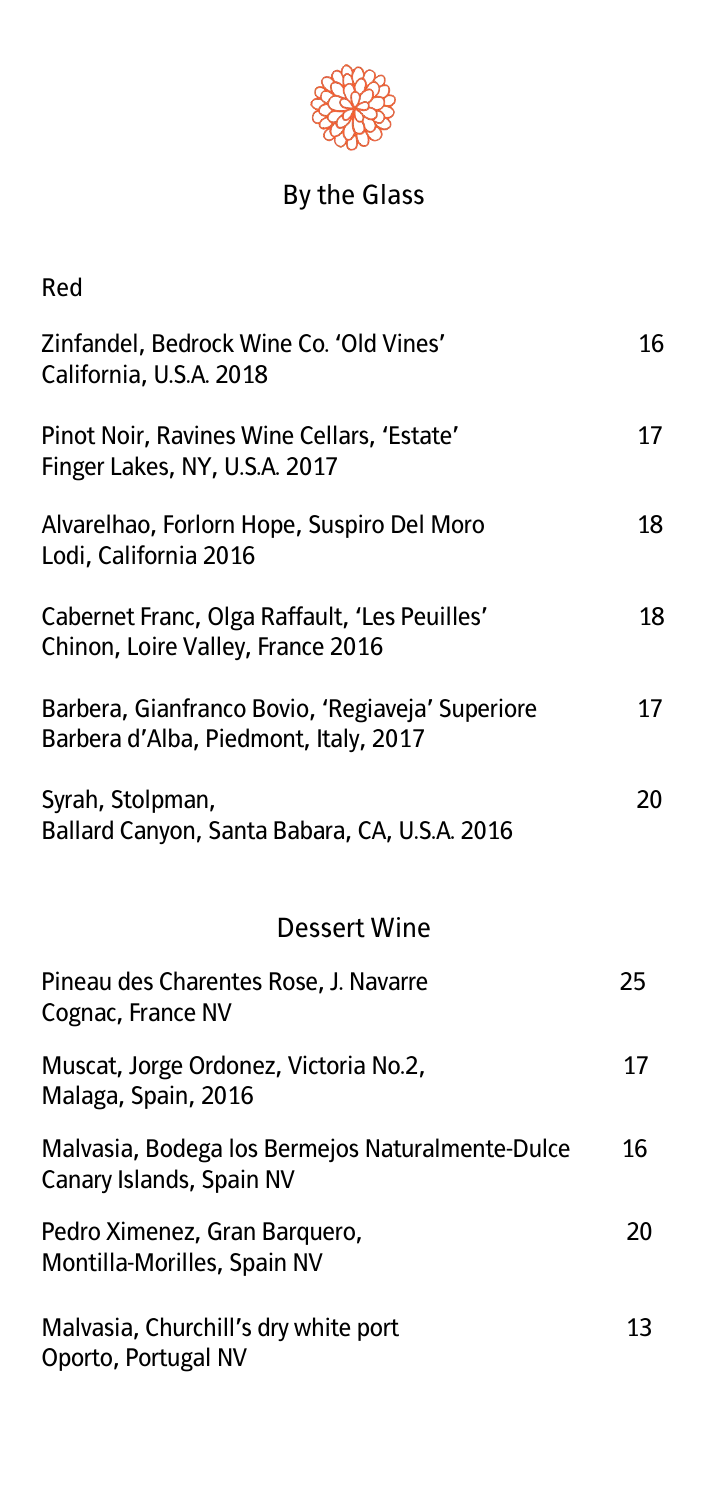

## **Beer and Cider**

| German Pilsner, Victory, Prima Pils<br>5.23% abv, Pennsylvania, USA, 12oz                   | 12 <sup>°</sup> |
|---------------------------------------------------------------------------------------------|-----------------|
| Helles (Smoked Lager), Aecht Schlenkerla<br>4.8% abv, Germany 16.9oz                        | 16              |
| Pale Sour, Brewery Ommegang<br>6.9% abv, New York, USA, 12.oz                               | 15              |
| Belgian Witbier, Allagash White, Allagash Brewing Co<br>5.1% abv, Maine, USA, 12oz          | 12              |
| American Pale Ale, Half Acre, 'Daisy Cutter'<br>5.2% abv, Illinois, USA 16oz                | 13              |
| American Amber Ale, Bell's Brewery<br>5.8% abv, Michigan, USA, 12oz                         | 12 <sup>°</sup> |
| India Pale Ale, Southern Tier Brewing Co.<br>7.3% abv, New York, USA 12oz                   | 12              |
| Fruited Dark Sour, Grimm Artisanal Ales, 'Depth of Field'<br>7.0% abv, New York, USA 16.9oz | 34              |
| Swiss Cider, Cidrerie du Vulcain, 'Turgowy"<br>7.1% abv, Switzerland 2015 750ml             | 14/67           |